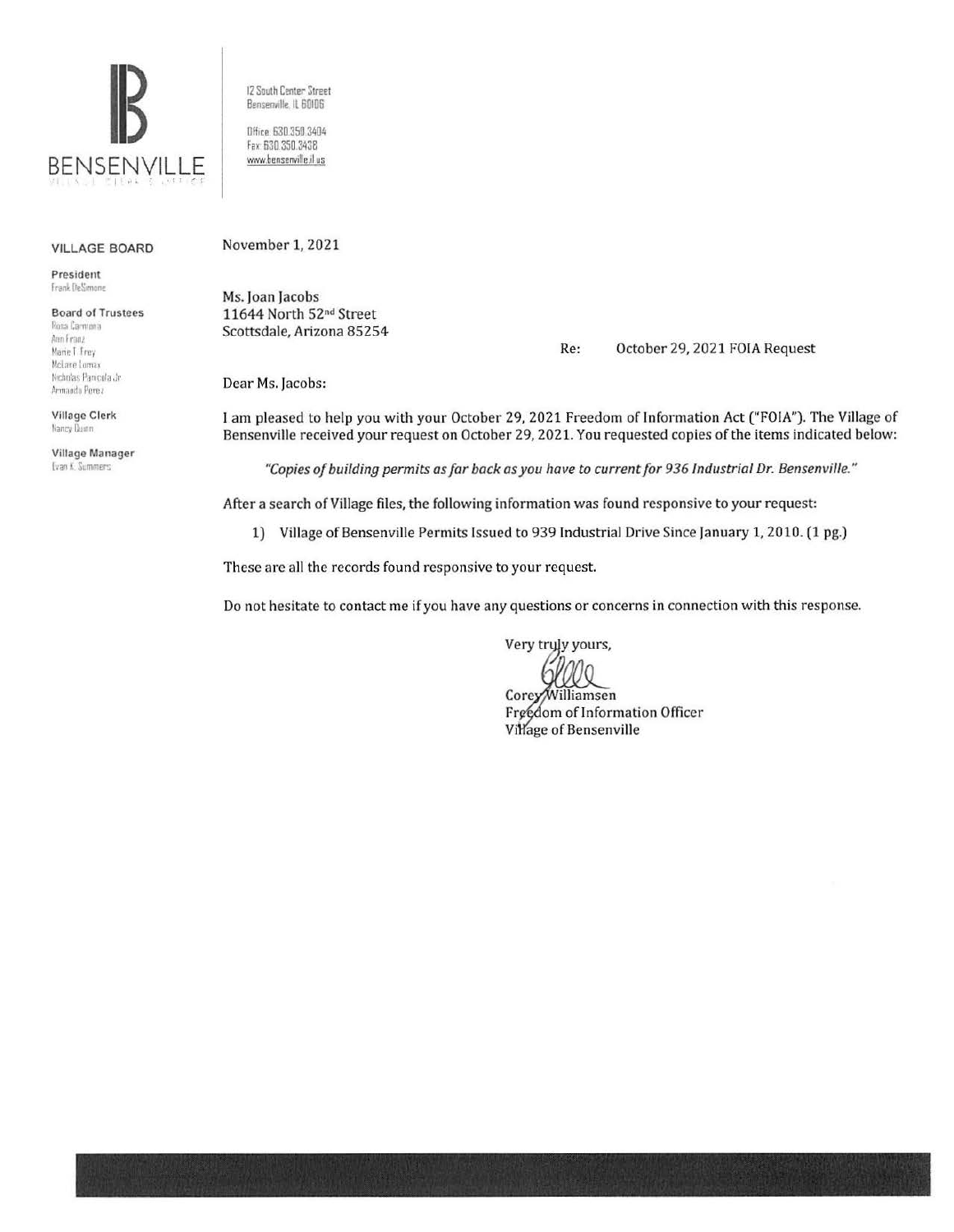## **IB VILLAGE OF BENSENVILLE**<br>**FREEDOM OF INFORMATION A**<br>**REQUEST FORM FREEDOM OF INFORMATION ACT**  BENSENVILLE **REQUEST FORM**

TO: *COREY WILLIAMSEN* FROM: Name Joan Jacobs

 $1111456$  cleakes office

*Freedom of Information Officer Village of Bensenville 12* S. *Center Street*  Bensenville, IL 60106

Address 11644 n 52nd St Scottsdale Az

Phone 602.421.9998

E-Mail jjenviron@cox.net

## *TITLES OR DESCRIPTION OF RECORDS REQUESTED (Please Include Date of Birth and Case Number for Police Records):*

copies of building permits as far back as you have to current for 939 Industrial Dr. Bensenville

0 THIS REQUEST IS FOR A COMMERCIAL PURPOSE *(You must state whether your request is for a commercial purpose.* A request is for a "commercial purpose" if all or any part of the information will be used in any form for sale, resale, or solicitation or advertisement for sales or services. Failure to disclose whether a request is for a commercial purpose is a prosecutable violation of FOIA.) Would like your request delivered via:  $\blacksquare$  E-Mail  $\blacksquare$  U.S. Mail  $\blacksquare$  Pick-Up\* *\*Pick-Up is available by appointment at Village Hall Monday thru Friday; between 8:00a.m. -5:00p.m.*  I understand that any payment need be received before any documents are copied and/or mailed. 10/29/21 Date Signature All FOIA responses are posted on the Village's website. Name and address of the requestor will be made public. The first fifty  $(50)$  pages of the request are free. The fee charge is fifteen  $(15)$  cents after the first fifty  $(50)$  pages. Unless otherwise notified, your request for public records will be compiled within five (5) working days. Unless otherwise notified, any request for commercial purposes will be compiled within twenty-one (21) days working days. ------------------------------------------------------------- COREY WILLIAMSEN, FREEDOM OF INFORMATION OFFICER Telephone: (630) 350-3404 Facsimile: (630) 350-3438 E-mail Address: FOIArcquest@bensenville.il.us \*\*For Freedom of Information Officer Use Only\*\*\*  $\frac{1}{5/2}$ z<sub>(</sub> , 1)/ $\frac{1}{2}$   $\frac{1}{2}$   $\frac{1}{2}$   $\frac{1}{2}$   $\frac{1}{2}$   $\frac{1}{2}$   $\frac{1}{2}$   $\frac{1}{2}$   $\frac{1}{2}$   $\frac{1}{2}$   $\frac{1}{2}$   $\frac{1}{2}$   $\frac{1}{2}$   $\frac{1}{2}$   $\frac{1}{2}$   $\frac{1}{2}$   $\frac{1}{2}$   $\frac{1}{2}$   $\frac{1}{2}$   $\frac{1}{2}$  *l6/2Jf}ZJ'2.,*  Date Extended Total Charges Date Documents Date Response Date Request Received Due Response Due Copied or Inspected Received by Employee: